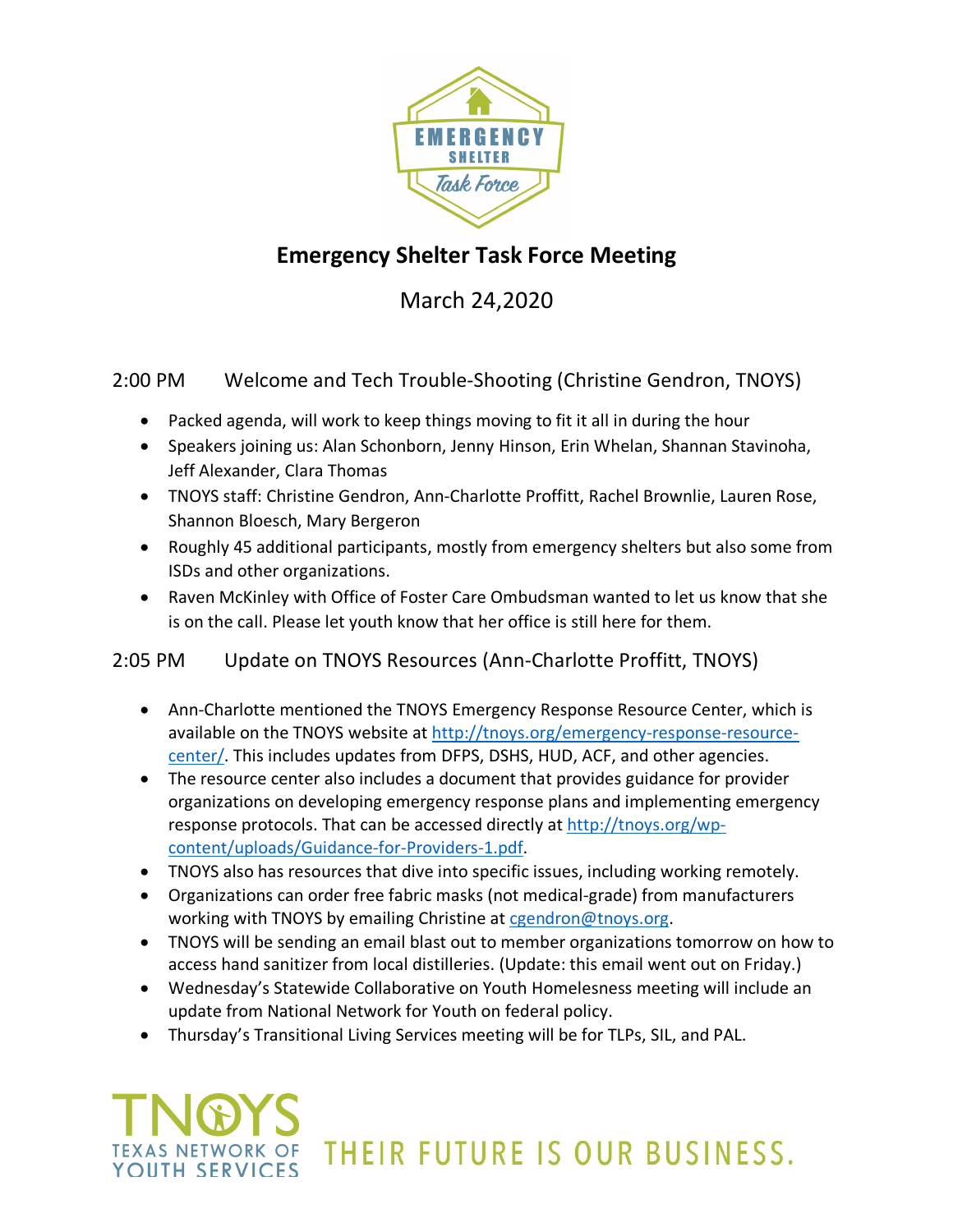

• Friday's meeting for Services to At-Risk Youth ("STAR") providers will focus on marketing their services in the changing climate and with the re-brand.

#### 2:10 PM Updates from the Department of Family and Protective Services (Jenny Hinson)

- Jenny thanked shelter staff for what they do every day to overcome "insurmountable odds" to care for the state's children.
- DFPS is sending out updates nearly every day as the agency learns more and gets guidance from leaders at the state and national levels.
- **Visits with CPS Caseworkers:**
	- $\circ$  ACF has given Texas authorization to move forward with virtual visitation for the caseworker/child visits. **It does need to be a virtual visit that includes video in addition to audio. Just audio is not acceptable.** CPS is required to "see" each of the young people in its care monthly.
	- $\circ$  DFPS sent this message to its staff late last week and has continued to send reminders w/ practices on how to do this. The caseworker needs to work with the contact at each agency to discuss the date and time for the visit, as well as the technology platform. CPS staff now have access to FaceTime, Skype, Zoom, Google Duo, and the Go To Meeting app. CPS staff will reach out to case managers, therapists – whoever they normally schedule the visits with at residential operations. If the provider does not have the technology needed on their end, let the Department know and they can help troubleshoot.
	- $\circ$  These visits should take place in private when possible. The agency recognizes that computers may be located in offices with private files and in those cases there may need to be a staff person present. If needed, the youth can do a private phone call with the caseworker after the virtual visit (if the visit is not completely private).
- **Family Visits:**
	- $\circ$  There have been concerns about children continuing to have visits with parents and siblings and the risks these visits can present to the operation. DFPS understands these concerns and is working to address them where they have the authority to do so. Everyone involved is worried and uncertain, including the

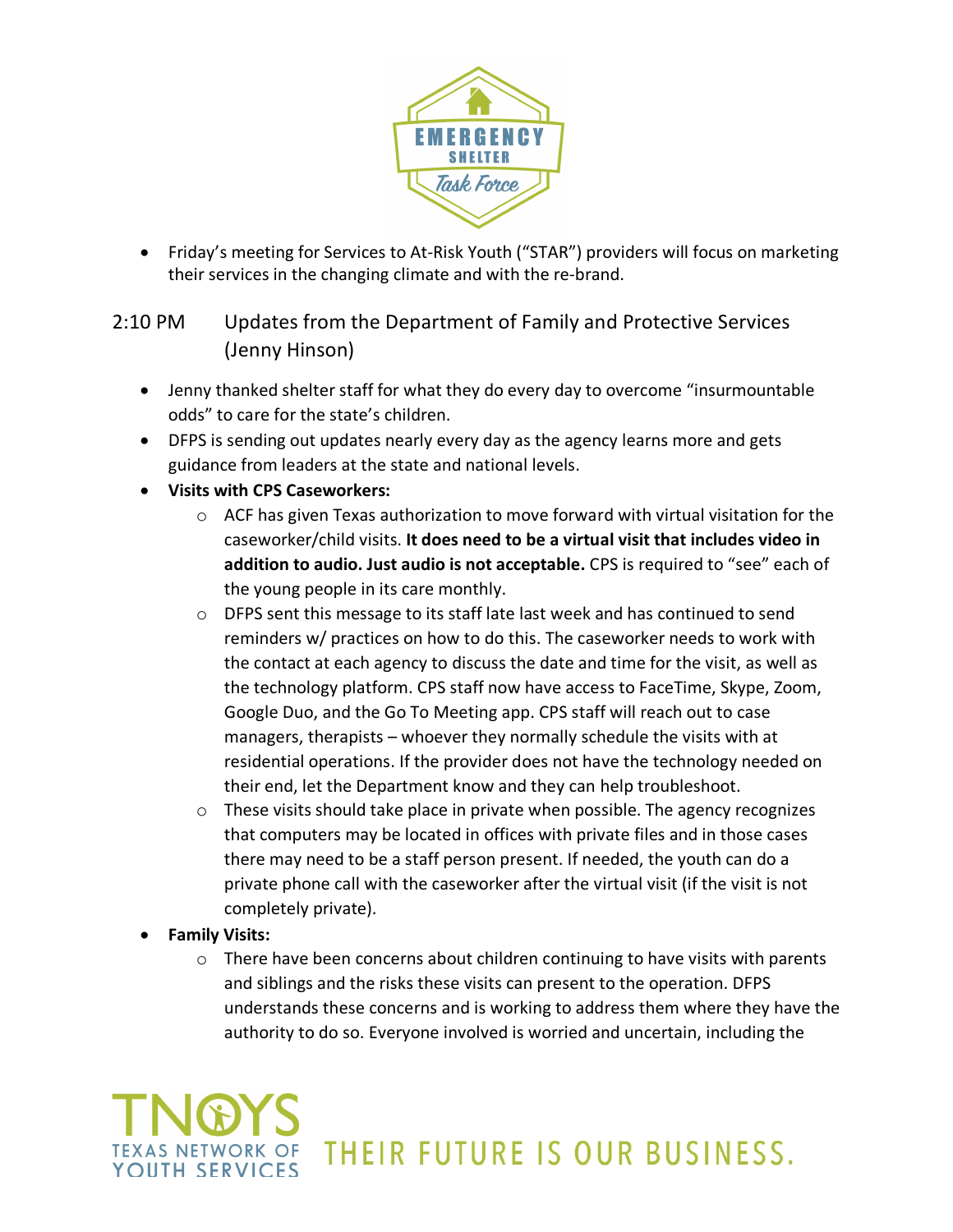

children. This means it's important for the children to maintain contact with the people that they love and that care about then.

- o DFPS has advised its staff to utilize virtual family visits and/or telephone visits when possible. But when there is a court order requiring a face-to-face visit, DFPS must follow the court order.
- o DFPS has advised its staff that when there are court-ordered face-to-face visits, they must happen away from the operation and it must be the CPS caseworker who facilities the visit. If anyone is having challenges with this, please elevate it up the caseworker's chain of command or to Jenny directly.
- $\circ$  If there is a risk that a child will be discharged because of visitation, please reach out to DFPS to see if there is something we can do with the courts so that we don't have children who are displaced.
- **Screening:**
	- $\circ$  Statewide intake does ask screening questions on all calls they are taking in.
	- $\circ$  When children enter care there are questions about whether they've been around anyone who has COVID-19.
	- $\circ$  CPS staff have also been asked to participate in any screening questions that residential providers may have for engaging with them.
- DFPS understands the staffing challenges everyone is facing now, as well as the desire to keep everyone as safe as possible.
- Providers should have received through the DFPS residential child care mailbox some guidance on providing residential care with COVID-19. The email contains information from the CDC as well as from some other states that have put together information on residential care, including how to handle isolation and quarantining, and other practices that can be employed during this time. At the back of the presentation there is a listing with source documents.
- Please reach out to the CPS management chain in the regions, or to Jenny directly, if you are encountering any challenges with visitation, intake, getting information, etc.
- Within the last week, DFPS has gone from having one operation saying it would not take new placements to being in the double digits. Almost every hour Jenny is getting emails from another operation saying they are not taking any more children. DFPS would appreciate the opportunity to talk through this with the provider to try to identify solutions. The last place they want children to be is in offices.
- Jenny's phone # is 512-438-3376. Her email is jenny.hinson@dfps.state.tx.us.

# THEIR FUTURE IS OUR BUSINESS. YOUTH SERVICES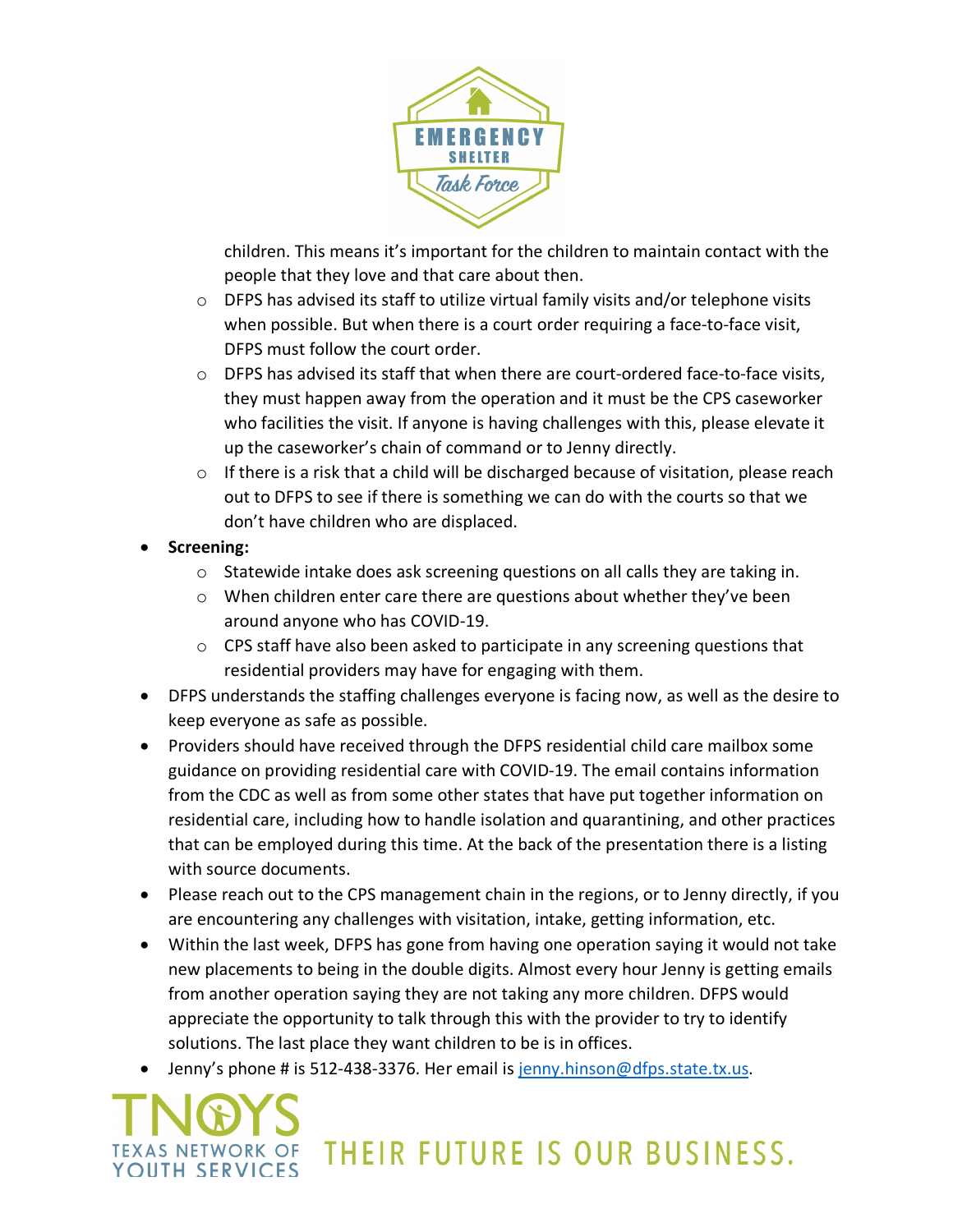

- Jenny recommends contacting STAR Health if anyone is interested in implementing telehealth. The agency has already worked with STAR Health to make telehealth available for CANS and some other services.
- Several providers on the call indicated that RCCL is telling them not to take any more placements right now because they've had clients or staff who have displayed symptoms or been confirmed as having COVID-19. Jenny said she talks with RCCL daily and was not aware that this was an issue. If anyone is dealing with this, she asks that they let her know and she can reach out to RCCL.
- Jenny does not have information on decisions from RCCL relevant to hiring new staff during this time. (Some may be stuck in the pipeline.) She can get this info for us from RCCL.
- Jenny has not been notified of any changes relevant to investigations but they could better answer that question.

#### 2:20 PM Updates from the Office of the Governor, CST Team (Alan Schonborn)

- The Governor's Office sent out a message to everyone connected to their funding streams that shows relaxation in performance reporting deadlines, financial status reports, etc.
- OOG has been working closely with TNOYS and others to identify what the needs are for provider organizations. If you recognize something that OOG may be able to help with, please let Alan know. You can reach him at alan.schonborn@dfps.state.tx.us. Or you can let Christine know and she will pass it on to OOG.
- They'll be postponing the summit they had scheduled for foundations but will be sharing information with foundations about how to support providers during this time.
- They're hearing from TNOYS and others that we see the need for the child welfare community to be elevated in front of funders, legislators, and others.
- It's important that those who are caring for children right now, and stepping up to meet the need, be recognized for that heroism.

#### 2:25 PM Information Sharing on Emergency Response Protocols:

• Erin Whelan, LifeWorks

YOUTH SERVICES

o LifeWorks is down to essential services. This means the youth resource center is not a physical place to hang out anymore. At

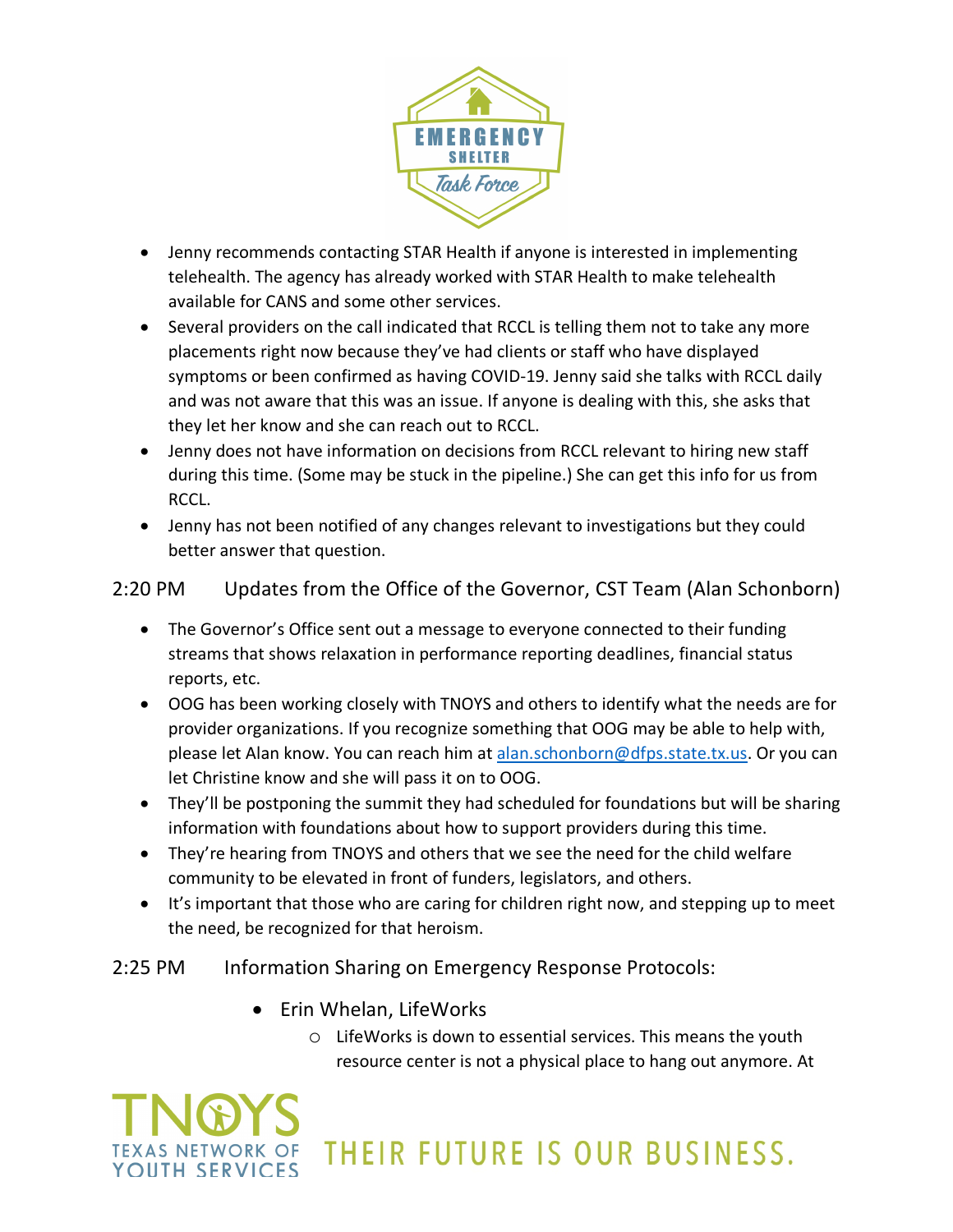

the emergency shelter they are trying to stay at a census of 16 in order to be within licensing standards and stick with a staff of two on each shift. They do have capacity but are trying to just take emergency placements – new removals, youth aging out, etc.

- o They are doing back-up for shelter staff in the event that people become ill and can't work. This means any LifeWorks staff would be able to work in the shelter or in the kitchen. All of their staff have background checks currently but not necessarily the ones needed for this work.
- o They've implemented hazard pay for all essential staff, which is time and a half. They continue to work to ensure they can bill contracts for hazard pay. It does incentivize staff by recognizing that what they are doing is above and beyond.
- o If any staff are ill or have children at home or are just not comfortable with working in the climate they are able to make their normal hourly rate and not use PTO.
- o The shelter has mandatory hand-washing protocols and has ordered hand-washing stations.
- o Questions they have for the group: what are you all doing in terms of protocol, conversations, and procedures for clients who insist on going in and out of the shelter? And what about with clients who are working? Would it be fair to ask clients not to choose to work right now, since their working puts others at risk?
- o Last week Lifeworks had a leadership call with staff to ask how they're feeling, what shifts they'd be prepared to work, what shifts they would not be prepared to work, etc. Most staff who have taken time off for illness have already returned.
- Shannan Stavinoha, Parks Youth Ranch
	- o PYR has really been working to communicate to staff that they provide an essential service.
	- o PYR has not stopped taking placements. The intake team continues to answer those requests 24 hours per day and is considering placements they would normally deny.



### THEIR FUTURE IS OUR BUSINESS.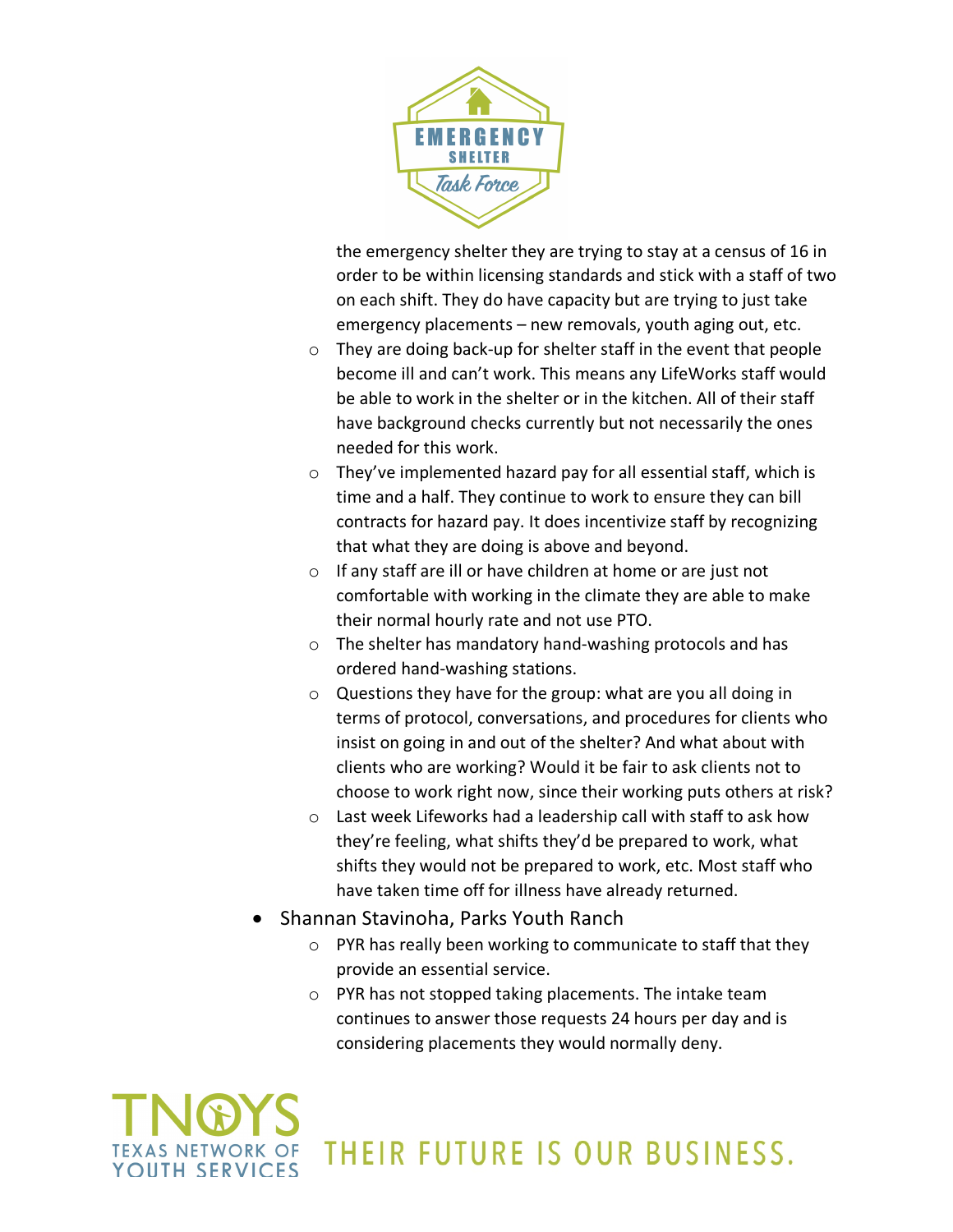

- o Program coordinators are putting together educational programming so that every day the kids do something educational. For example, watching the history channel, doing vision boards, doing gardening outside, etc. This will continue until schools start back up.
- $\circ$  PYR is facilitating group time with kids to answer their questions about COVID-19. What is it, what does it mean for them, etc.?
- o Because of where PYR is located, there isn't anywhere for the youth to go. So they're not having issues with youth trying to come and go.
- o The kids at the shelter have not had outings for at least 10 days.
- o PYR is having trouble getting food in the volume needed to feed their kids. Grocery stores are limiting the number of products that shoppers can buy so PYR is having to send multiple staff out on separate trips.
	- § Someone on the call suggested to try Sysco. PYR has begun the Sysco application but Sysco is a week behind. (Update: You can sign up to become a Sysco customer at https://www.sysco.com/Contact/Contact/Become-A-Customer).
	- Getting access to the volume of food needed is difficult. Even store managers are not able to help out because the rationing restrictions are coming from higher-ups in corporate offices.
	- Someone else recommended the Labatt Co and said it just takes two days. (Update: looks like you can learn more at http://www.labattfood.com/.)
	- Can the Governor's Office help residential providers get access to groceries? Maybe they can shop at later hours when the crowds aren't there? Stores are doing senior citizen hours. Can providers also have access to some of these times?
	- TEA has resources to find meals for students at https://tea.texas.gov/about-tea/news-and-

THEIR FUTURE IS OUR BUSINESS.

YOUTH SERVICES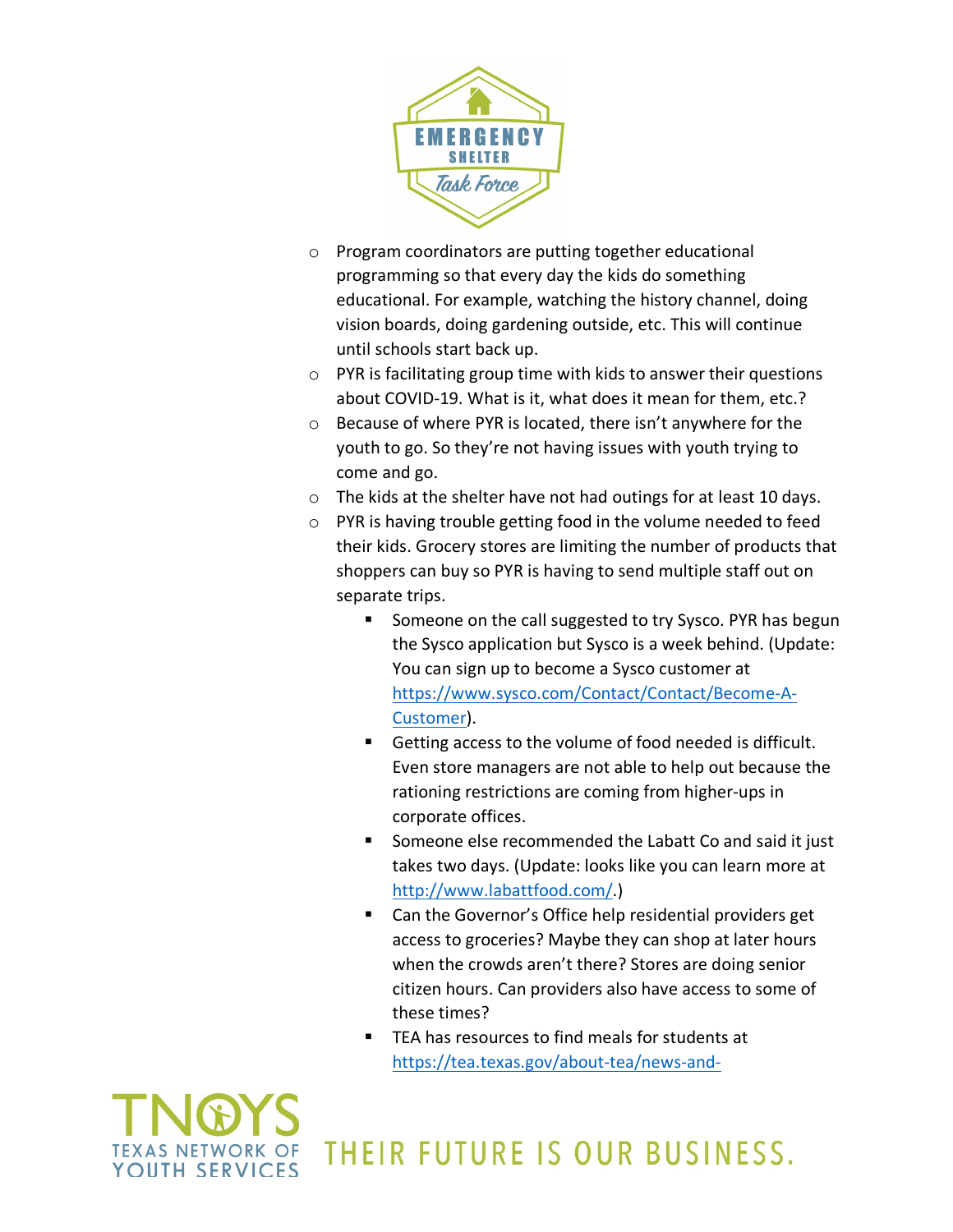

multimedia/correspondence/taa-letters/texas-mealfinder.

- Alan suggested that local food banks may be eager to provide support.
- It was acknowledged that youth don't necessarily want to eat the food being offered through charity projects.
- There was also discussion about whether local restaurants may be able to help, especially given that providers can pay for the groceries.
- Alan offered to work with TNOYS to share this information with the Office of Emergency Management.
- Jeff Alexander and Clara Thomas, Harris County Protective **Services** 
	- o Right now the census at HCPS/Kinder is low. They are down to 6 youth. This is because they suspended new placements due to having an employee who may have possibly been exposed to COVID-19. They don't have confirmation yet so can't accept new placements.
	- o They are maintaining staffing coverage through all shifts. They have suspended home visits, group activities such as group therapy, volunteer access, etc. to limit outside possible exposure.
	- o They have a kitchen or cafeteria where they typically serve meals. They've begun serving meals individually, so the kids don't have to congregate inside one dining area.
	- o Janitorial staff and shelter staff are working together to do "deep cleaning."
	- o Their layout includes a work station with long hallways of dorms on either side of it. They've designated the dorms closer to the workstation for youth who are sick or presenting symptoms so they can easily isolate those youth if needed. They've also identified a secondary area within the shelter in case the youth get cabin fever within their doom room. It's the library, where they have electronics, books, TV, etc.

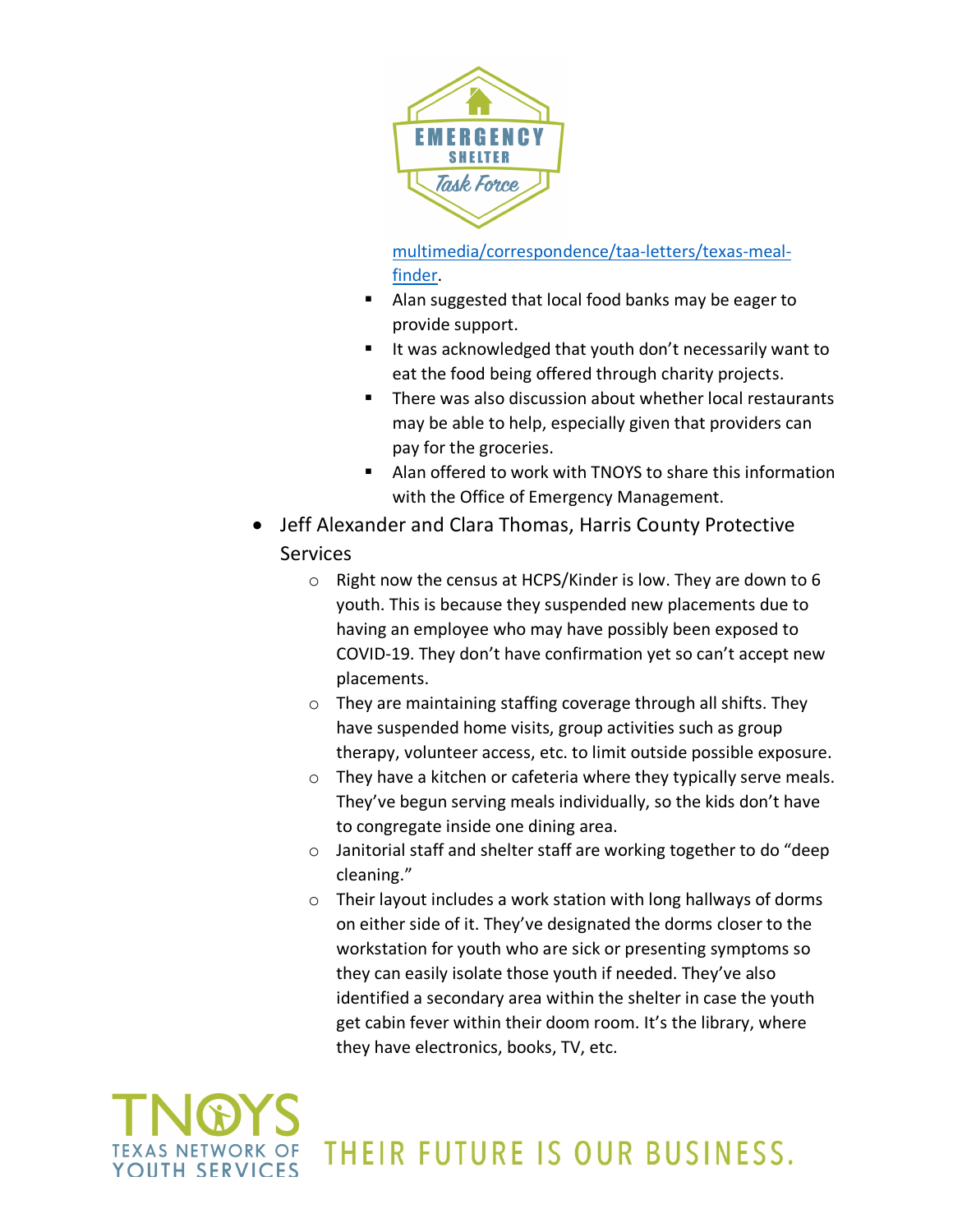

- $\circ$  Right now they don't have any youth who are wanting to leave. They are keeping their fingers crossed that they won't get those. The youth they have at the shelter have been very cooperative.
- o The shelter is still having classes from 9 to 1. The teachers are providing packets. They're trying to get set up to do classes virtually. Right now, the teachers are talking to the youth by phone.
- o They are taking temperatures of the staff entering every day and the youth. They are also asking "have you been out of the state or the country," and "have you been exposed to anyone who has been diagnosed with the virus."
- o If someone shows symptoms Kinder won't let them into the shelter.

#### 2:50 PM Open Discussion

- There was a question for Jenny about how to respond to runaways. Jenny said she did see an email from an organization about this last night.
	- $\circ$  She said that in situations when children are returning from runaway status, if we can get enough information from the to do a screening to determine if they may have been exposed, that coupled with quarantining the youth while checking for symptoms in consultation with a physician is the best approach.
	- $\circ$  These are older youth who can likely answer questions about where they've been, who they've had access to, etc. The Department can help track down additional information if needed.
	- o Jenny does anticipate, like we see with our community trends where youth who are on runaway start to come in (such as when the weather turns or when school starts) she anticipates that we'll see kids who want to come in from being out in an unstable housing situation.
	- o DFPS can help providers get in touch with STAR Health, physicians, etc.
- There was also a question about how to handle school transfers right now, due to new placement.
	- $\circ$  PYR has already experienced this and was told to get a letter from the ISD about why they can't enroll the youth – that they can't enroll anyone while schools are closed. This covers the provider agency and also gives the ISD a target of the # of